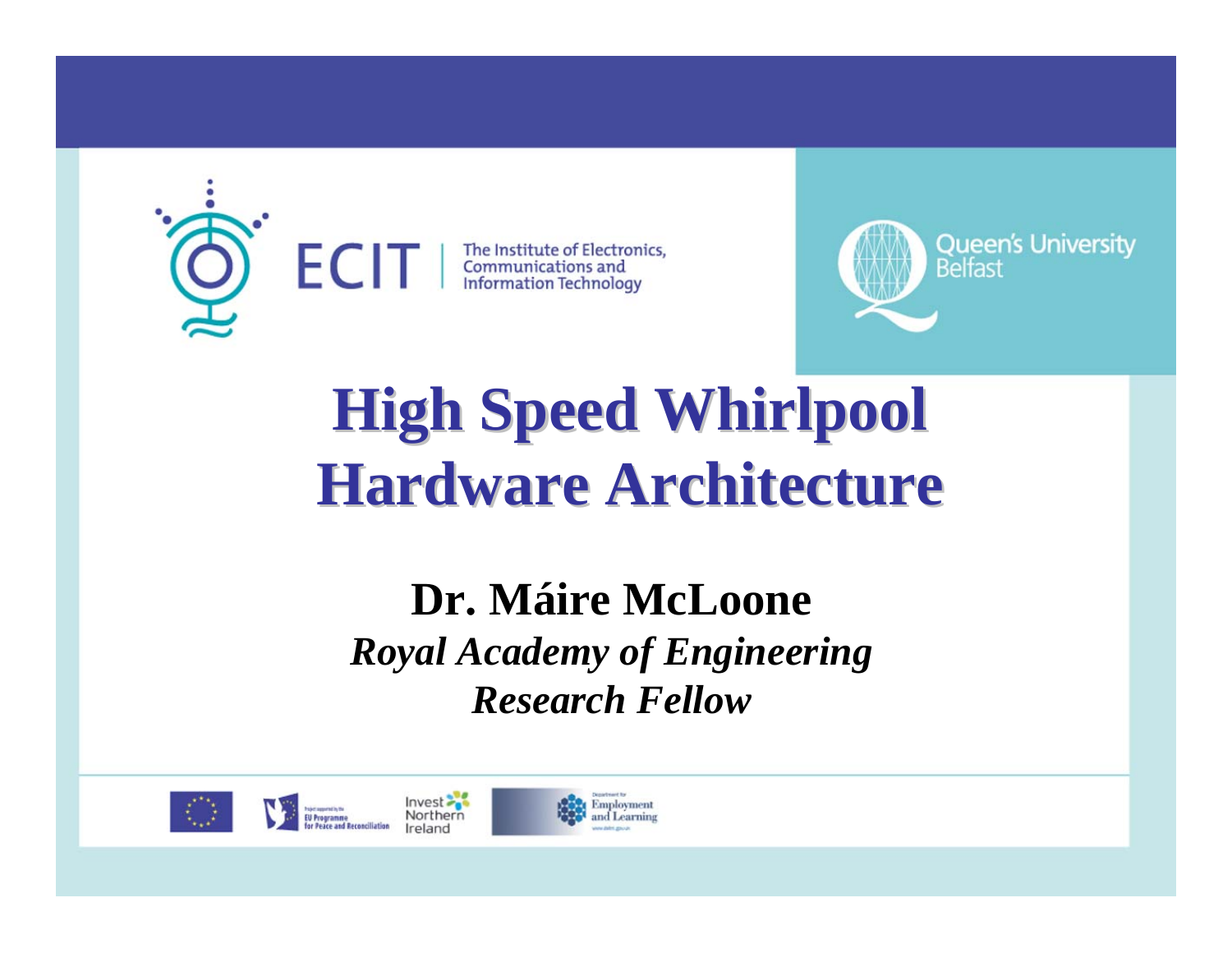

- $\bullet$  **Necessity & Key Challenges behind Hardware Cryptography**
- •**Whirlpool Algorithm**
- •**Whirlpool Hardware Architecture**
- $\bullet$  **General design techniques to achieve high speed hardware architectures**
- •**Conclusion**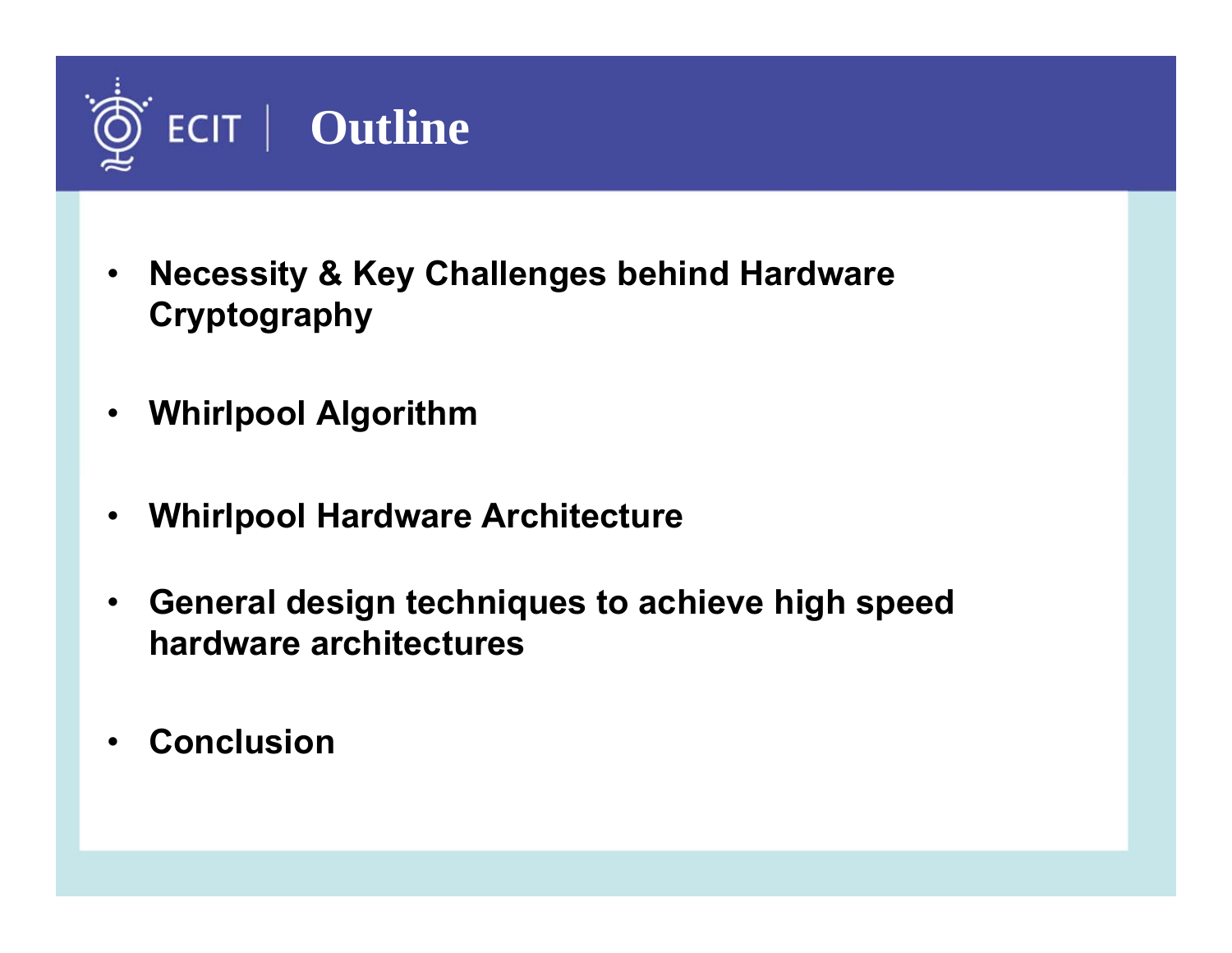# **ECIT** | Hardware Cryptography

- $\bullet$  **Encryption needs to be performed on data in real-time**
	- 100 Mbps networks, 1G Ethernet, 10G Ethernet
- • **This holds the key to successful growth of applications such as WLANs, satellite communications, e-commerce …**
- •**Software architectures are too slow => Hardware solutions required**
- • **Cryptographic SoC Architectures can be used to provide the security requirements of many applications**
- $\bullet$  **FPGAs are well suited for crypto algorithms:**
	- allow algorithm agility
	- support alterable architecture parameters, scalable security (DES/ 3DES)
- • **Clever mapping of complex math operations onto special purpose silicon architectures**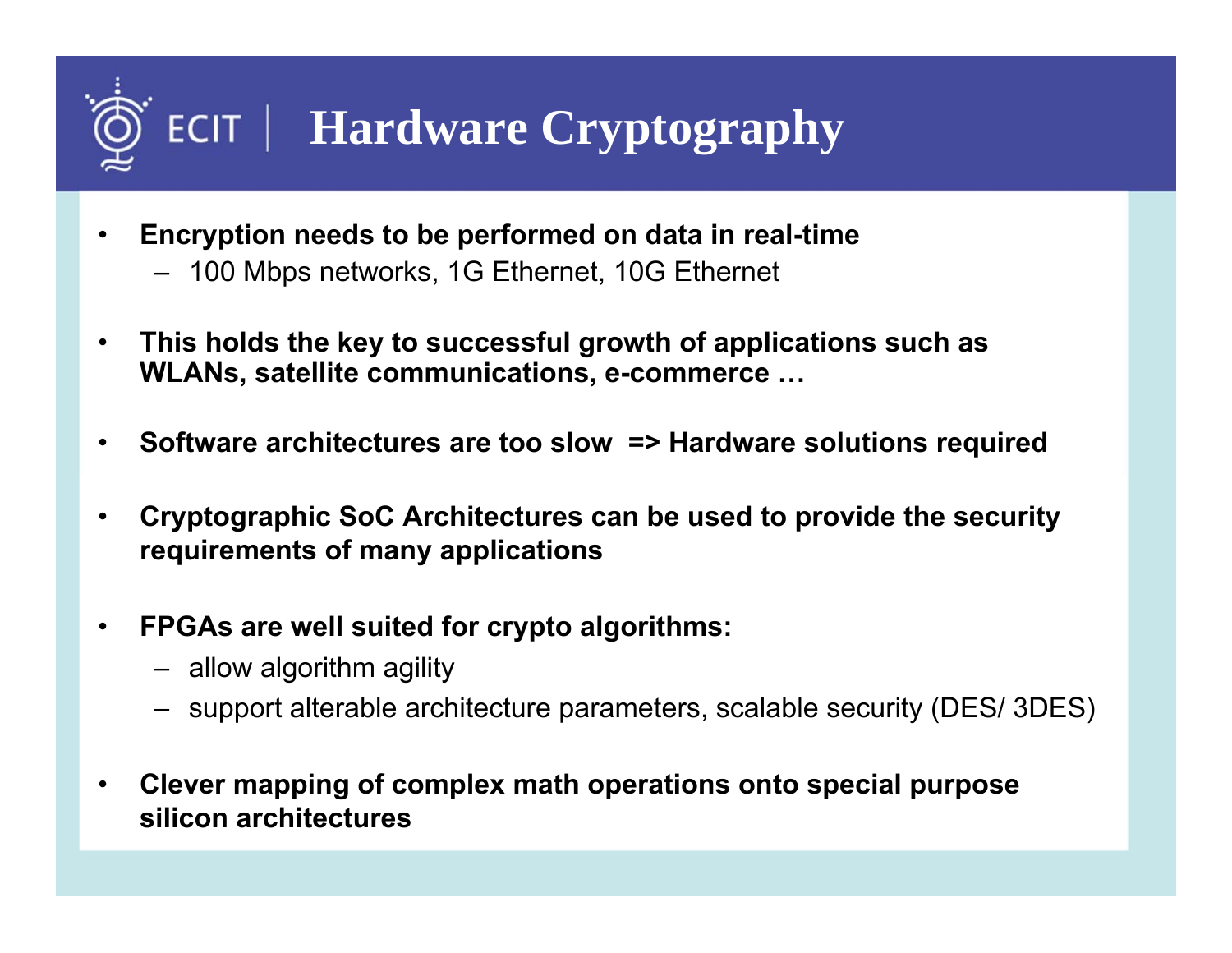# **ECIT** | Whirlpool Hash Algorithm

- •**Selected for NESSIE**
- •**Included in the ISO/IEC 10118-3 standard**
- •**Designed by Barreto and Rijmen**
- •**Operates on messages < 2256 bits in length**
- •**Produces a 512-bit hash output**
- •**Utilises an underlying 512-bit block cipher,**  *W*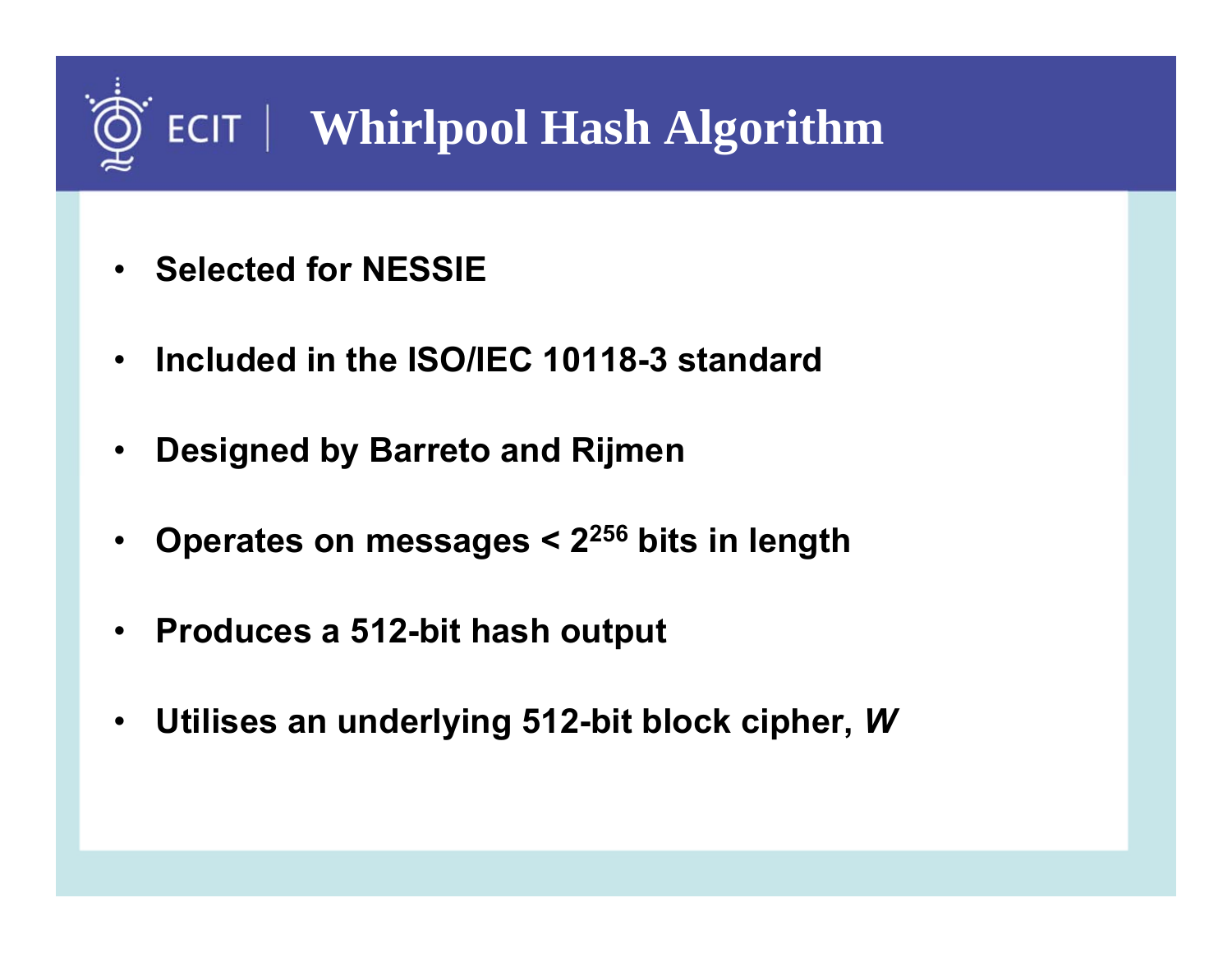

#### •**Message Padding**

- Append '1' to end of message, *M*
- Then as few '0' bits to achieve a length which is an odd multiple of 256
- Then 256-bit right-justified binary representation of message length
- Split message into *<sup>n</sup>* x 512-bit blocks, *m1, m2, m3, …… mn*

#### •*W Round, ρ***[***k***]**

- Non-linear layer, γ (S-box)
- Cyclic Permutation, <sup>π</sup>
- Linear Diffusion, θ
- Key Addition, σ[k]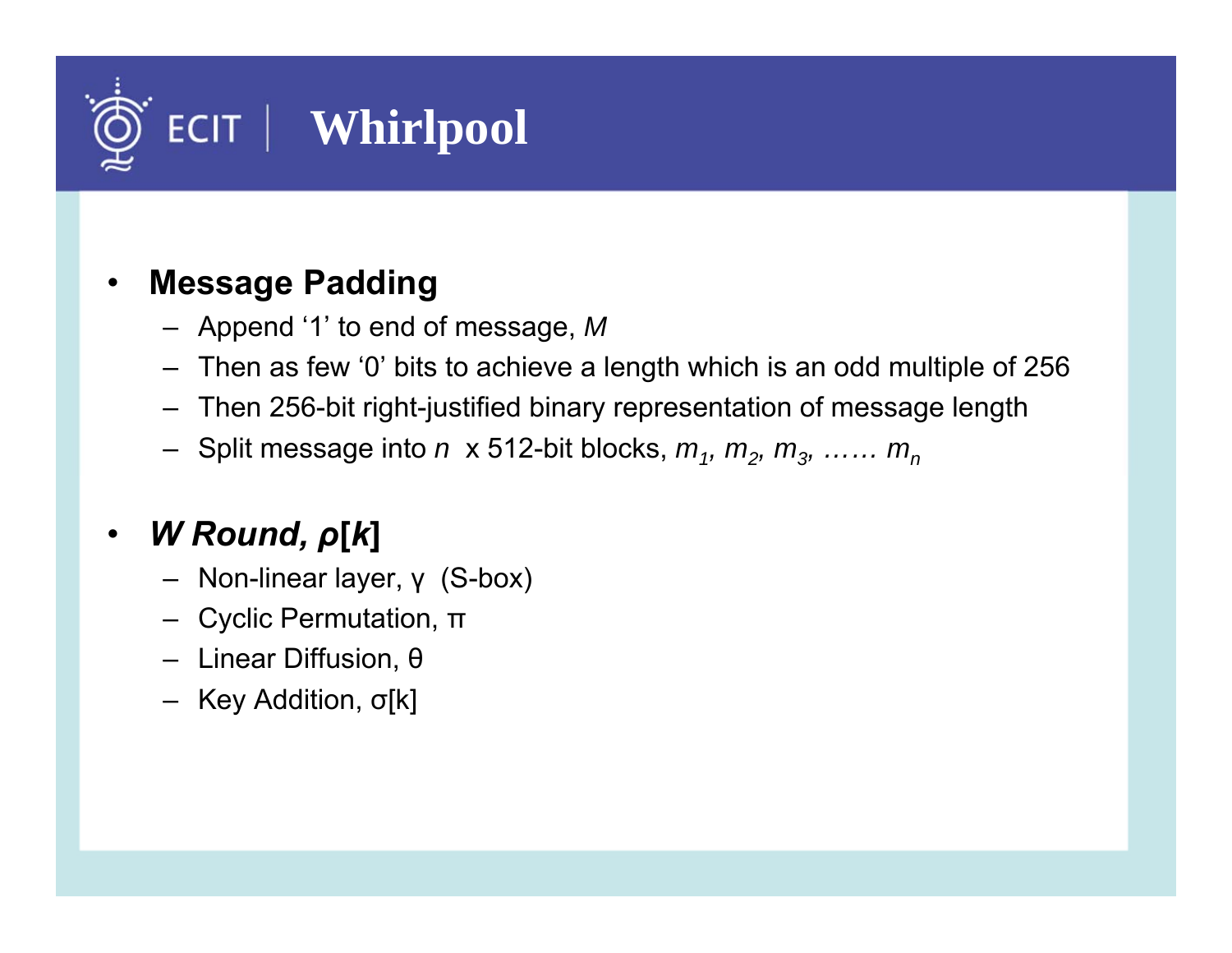

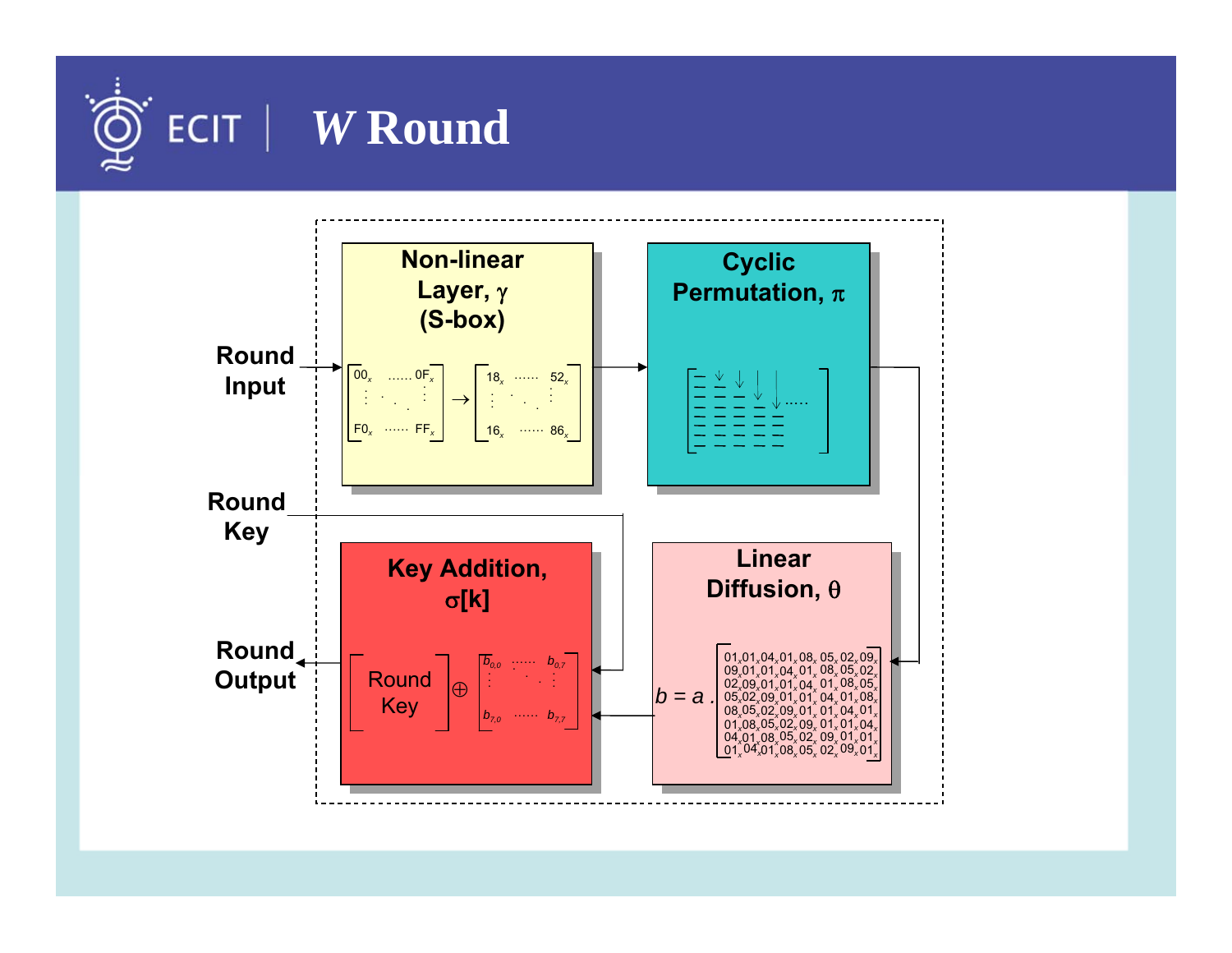### $ECIT$ *W* **Key Schedule**

- •**Expands the input key,** *K***, into 10 x 512-bit round keys**
- •**Expansion process uses 10 iterations of the** *W* **Round**

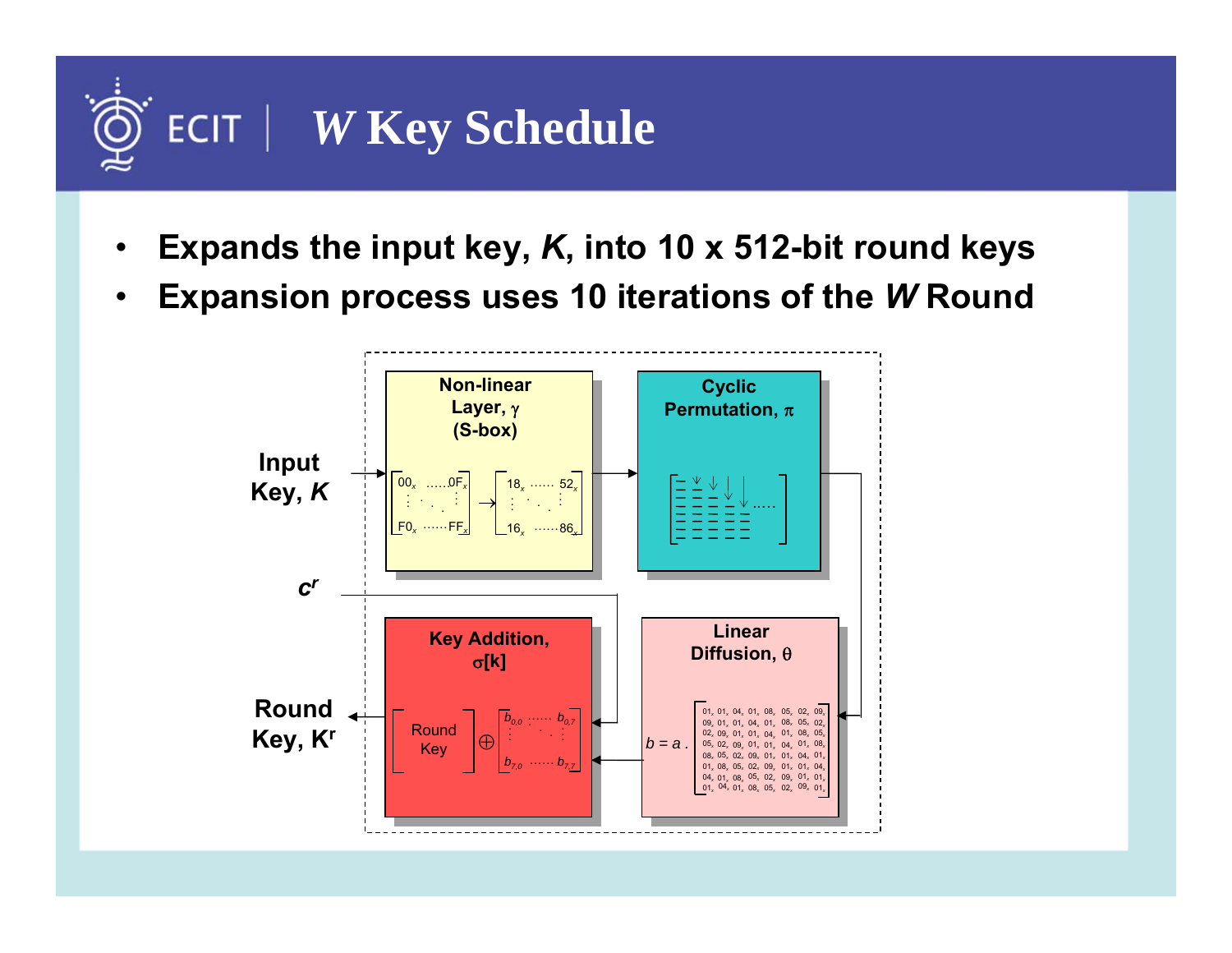

- $\bullet$ **Different constant matrix,** *c<sup>r</sup>* **used in every iteration**
- •**Generated using s-box, where**

**Row 0 =** *Sbox* **[8(***r-1***) +** *j* **] 0 ≤** *j* **≤ 7**

**Row 1 to 7 = [ 00, 00, 00, 00, 00, 00, 00, 00 ]**

 $\bullet$  **Example: <sup>c</sup><sup>1</sup> <sup>=</sup>18 23 C6 E8 87 B8 01 4F 00 00 00 … … … 00 00 00 00 …… … 00**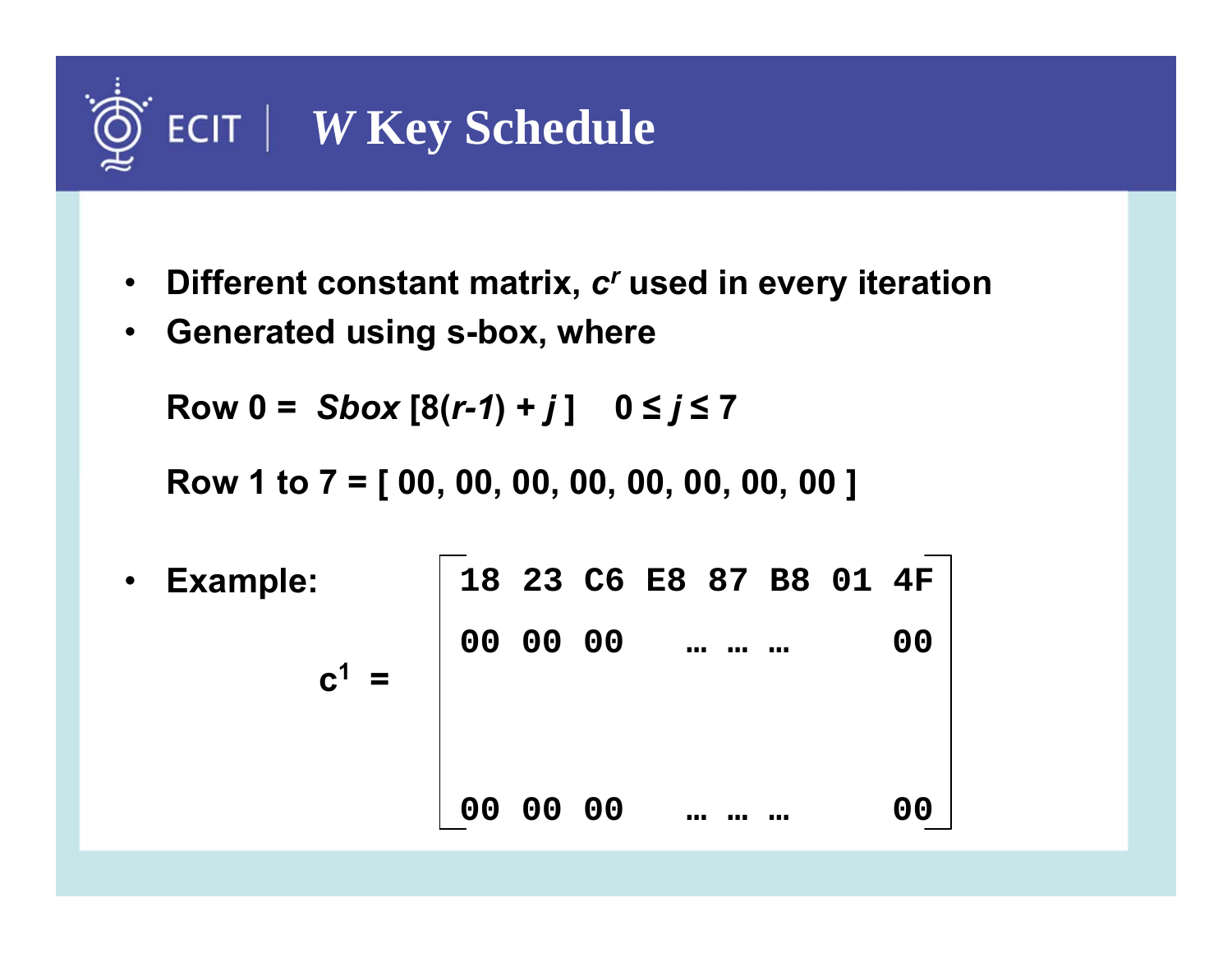

$$
H_i = W[H_{i-1}](m_i) \oplus H_{i-1} \oplus m_i \quad 1 \leq i \leq n
$$

- •**512-bit message,**  *m 1, <sup>m</sup> 2 … <sup>m</sup> n* **as 8 byte x 8 byte matrix**
- •*Hi-1* **is the input key,** *K*
- •**Initial Key,**  *H 0* **= string of 512 '0' bits**
- •**Output hash value =** *Hn*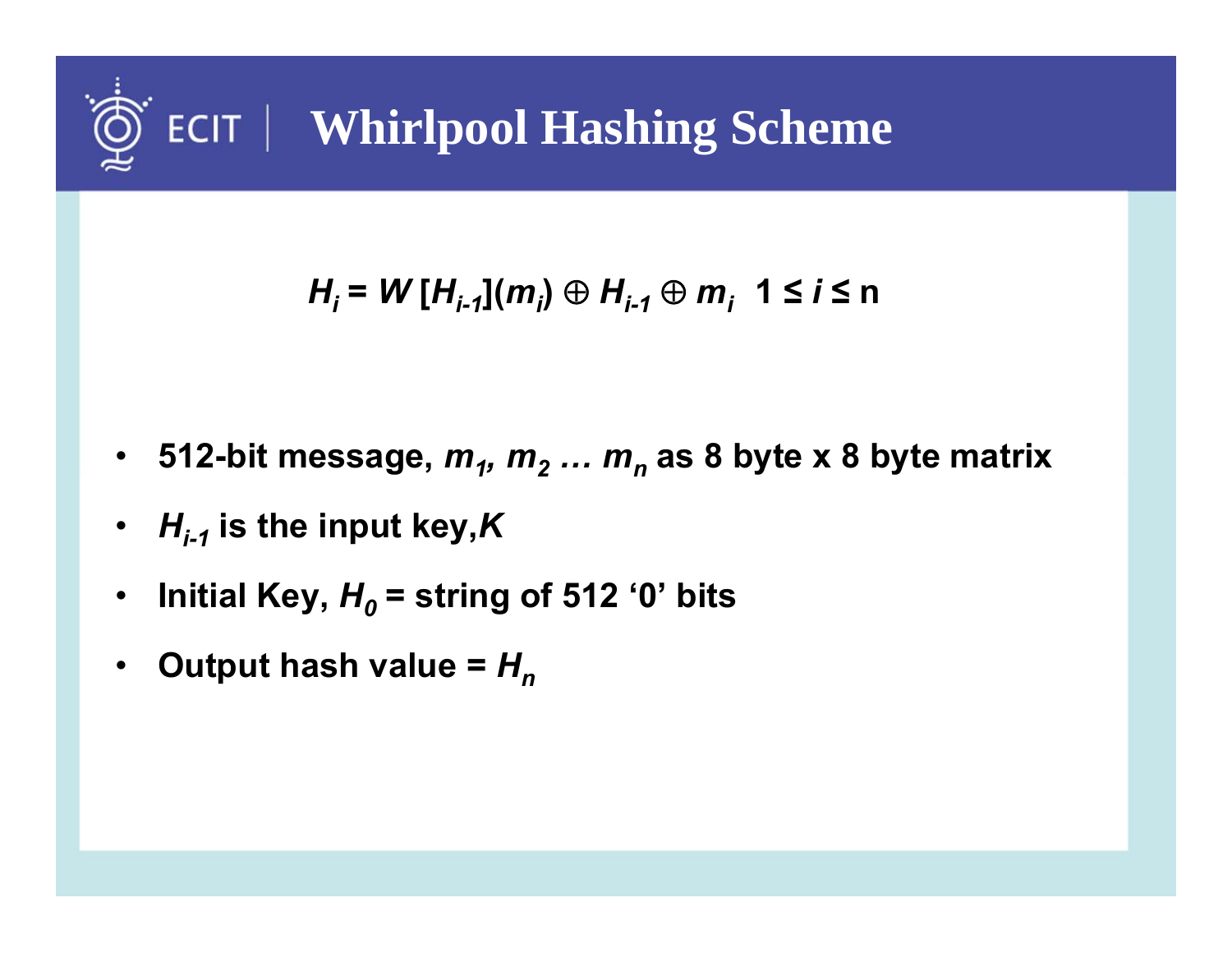

- • **Objective : To ascertain how fast Whirlpool hash function can operate on modern hardware device**
- •**Target Device : Xilinx Virtex-4 FPGA LX device**
- •*W* **Round used in both message processing & key schedule**

**Minimise Area : Re-use Hardware Round arch for bothMax Speed : Use two Hardware Round archs in parallel**

•**Can also unroll Hardware Rounds to improve speed**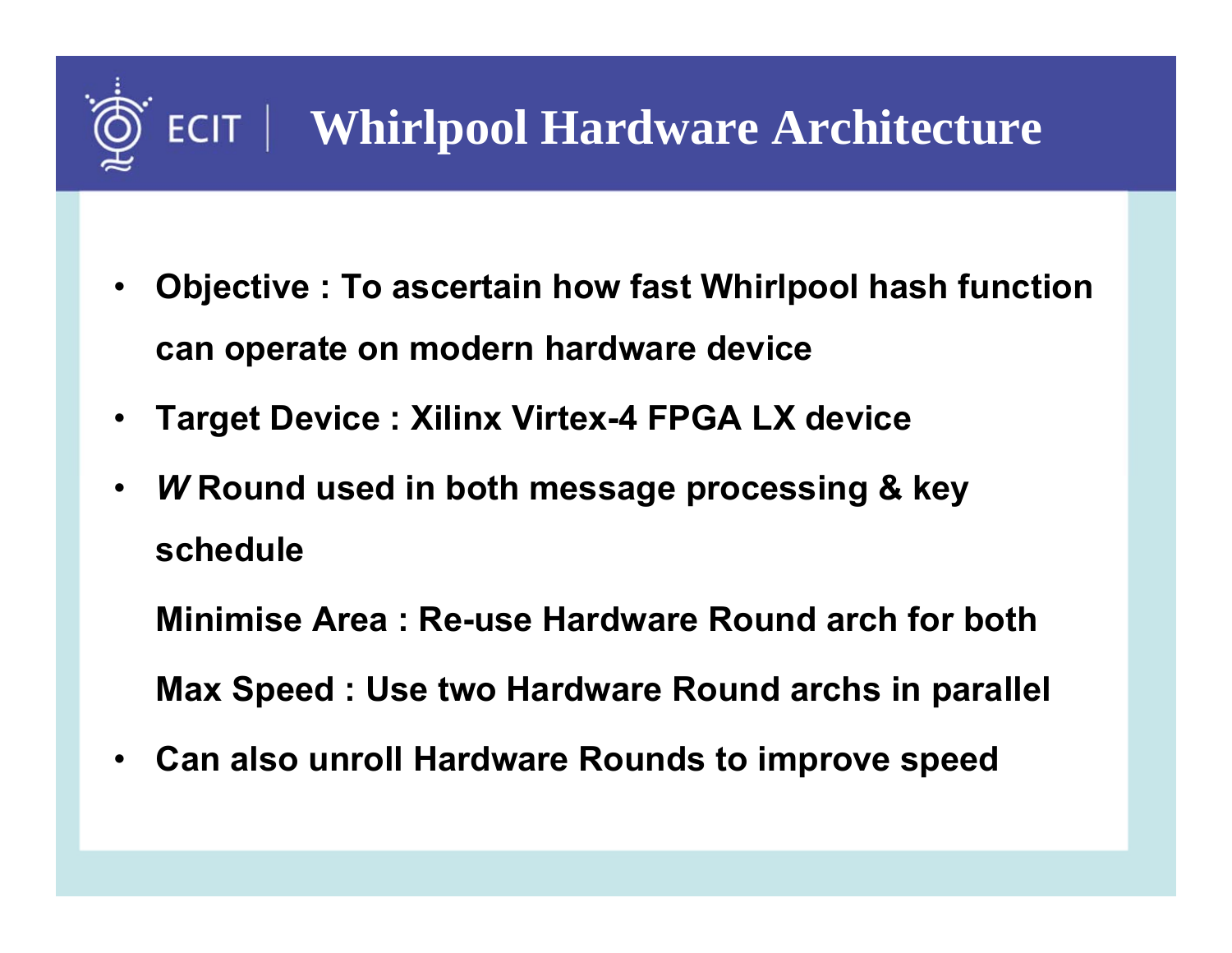

- **1. LUT-based design of s-box**
- **2. Use Small LUTs**
- **3. Use Boolean Expressions**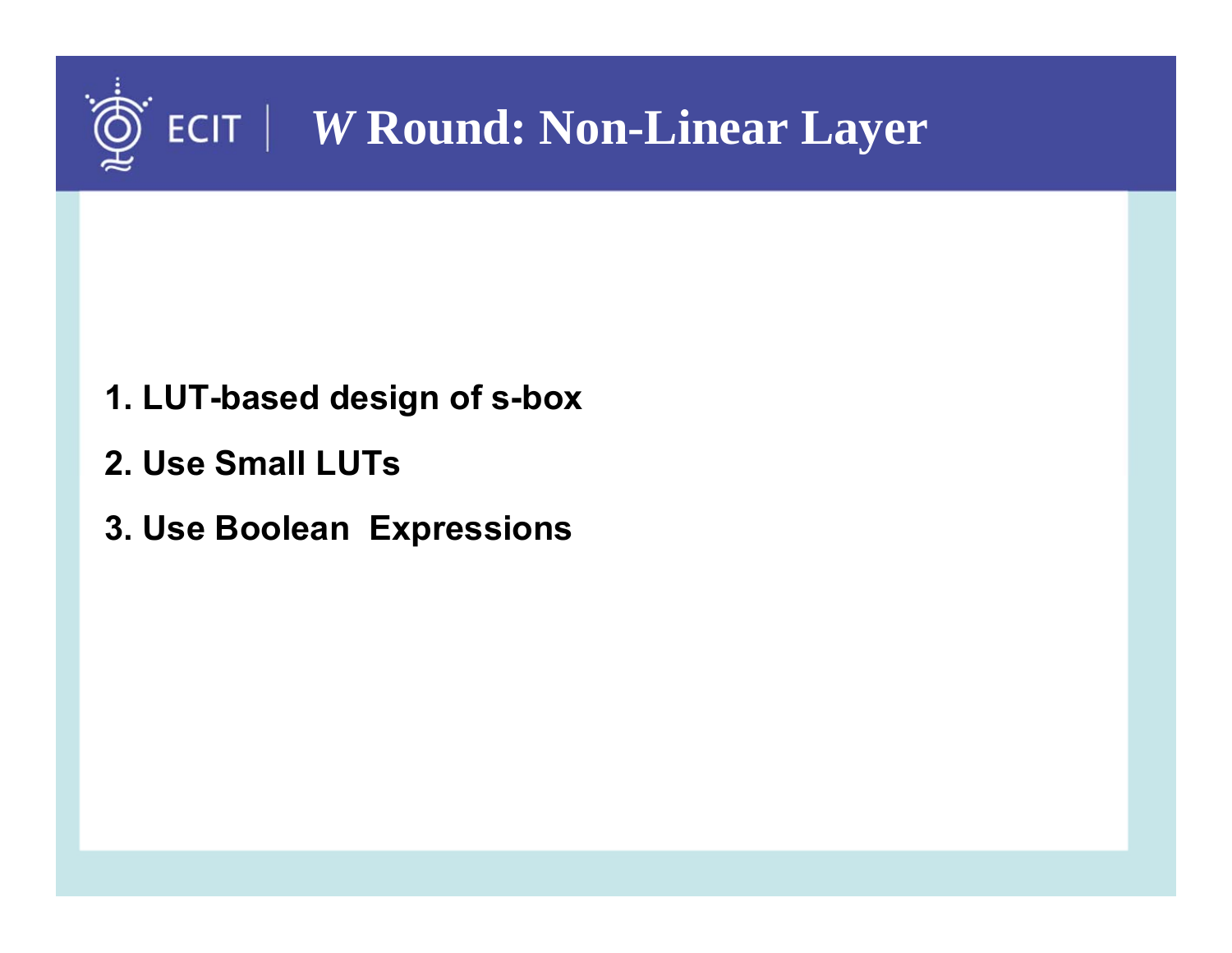## *W* **Round: Non-Linear Layer**

### **1. LUT-based design of s-box**

- 256 pre-specified values
- Need 64 LUTs
- Mapped onto BRAM
- Two LUTs per BRAM

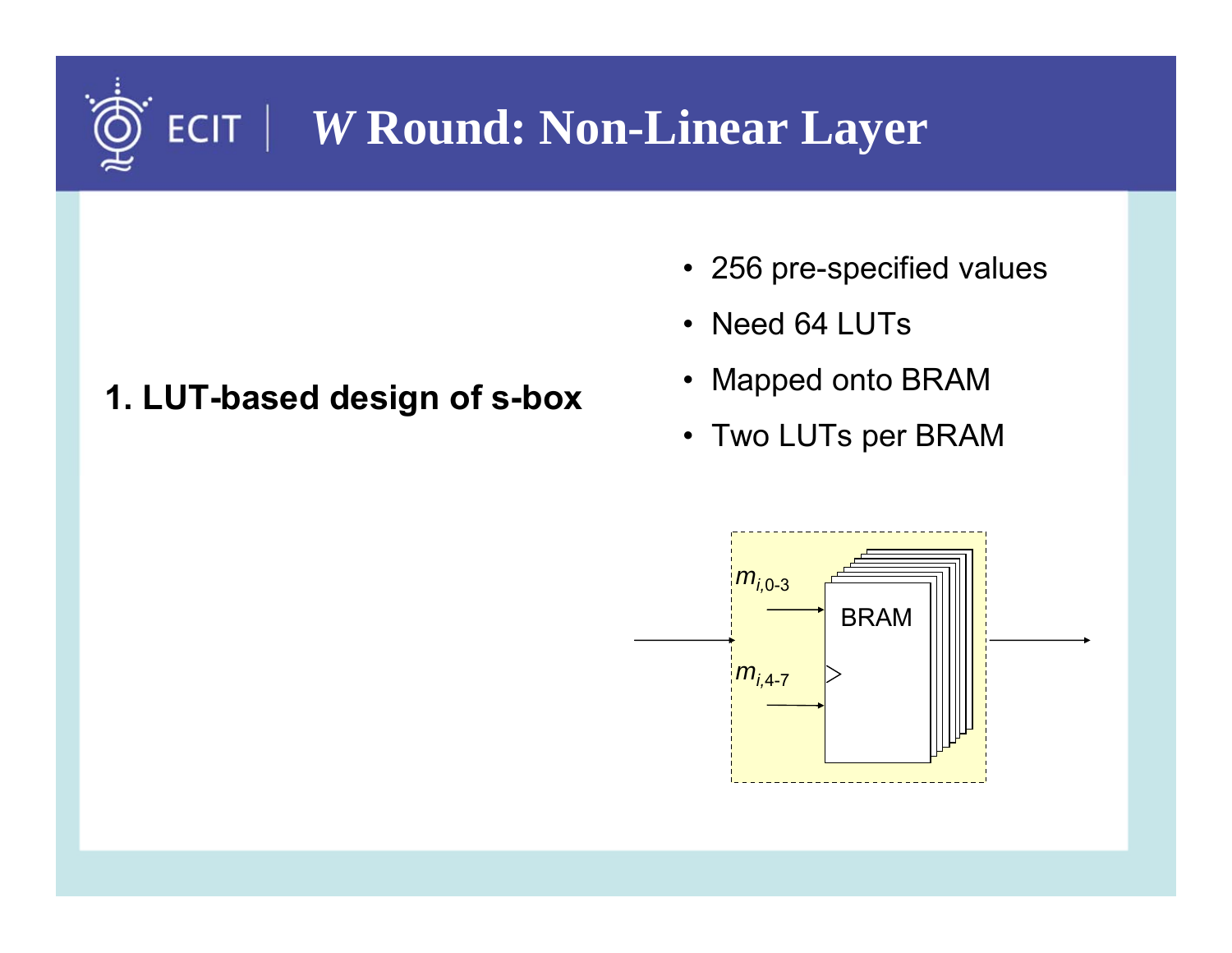## *W* **Round: Non-Linear Layer**

### **2. Use Small LUTs**



- Small LUTs contain 16 byte values
- Mapped to async distributed ROM found within CLB slice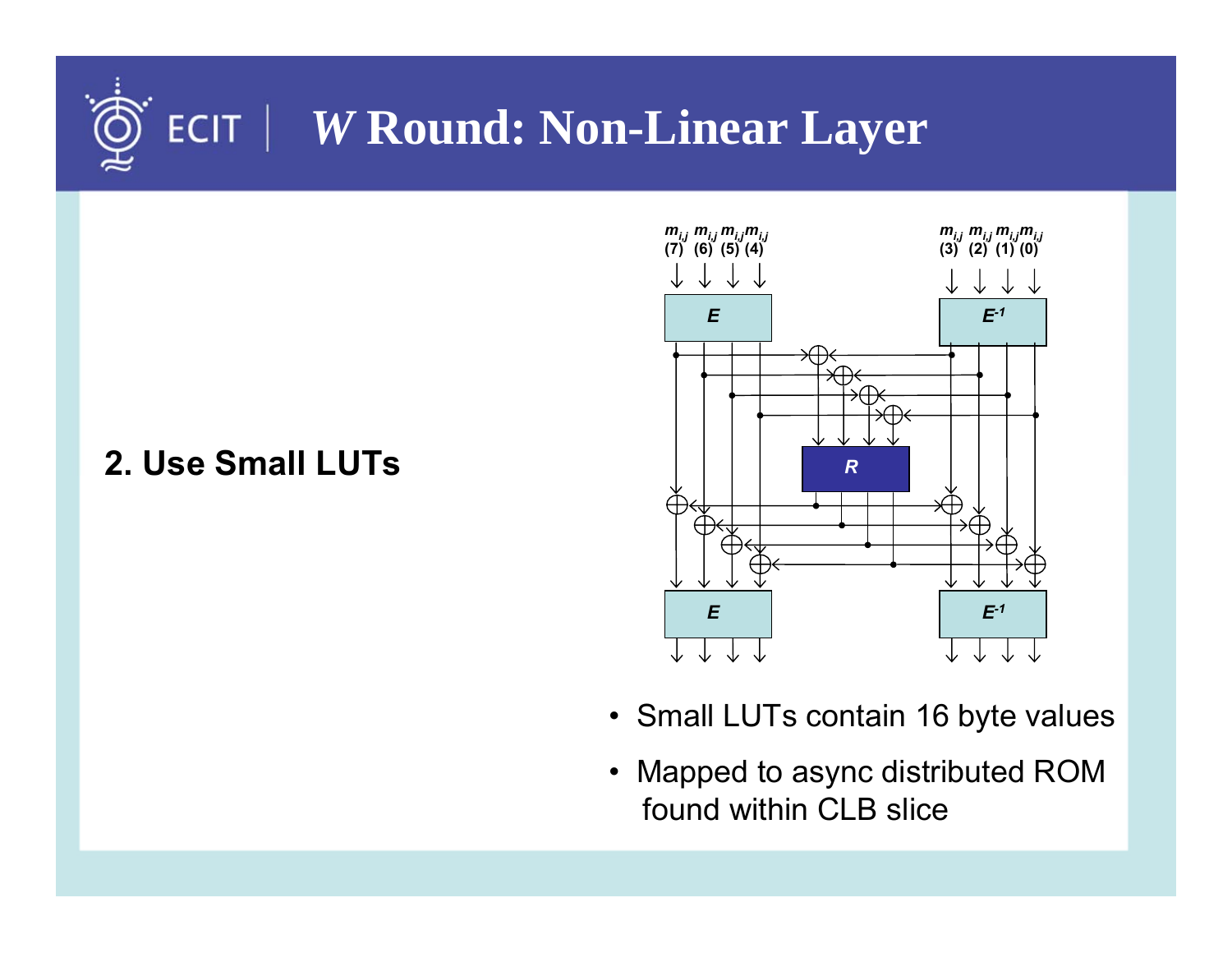## *W* **Round: Non-Linear Layer**

### **3. Use Boolean Expressions**

**Eg:** 
$$
z = R[u]
$$
  
\n $t_0 \leftarrow u_0$   
\n $t_1 \leftarrow u_2 \land u_3$   
\n $t_2 \leftarrow t_2 \lor u_1$   
\n $t_3 \leftarrow u_3 \lor t_0$   
\n $t_2 \leftarrow t_2 \oplus t_3$   
\n $t_2 \leftarrow t_2 \oplus t_3$   
\n $t_2 \leftarrow t_2 \oplus t_3$   
\n $t_3 \leftarrow u_1 \lor t_2$   
\n $t_3 \leftarrow t_3 \oplus t_0$   
\n $t_0 \leftarrow u_0 \lor z_3$   
\n $t_1 \leftarrow t_1 \oplus u_3$   
\n $t_0 \leftarrow t_0 \oplus t_1$   
\n $t_3 \leftarrow t_3 \lor z_0$   
\n $z_1 \leftarrow t_2 \oplus t_3$ 

*R*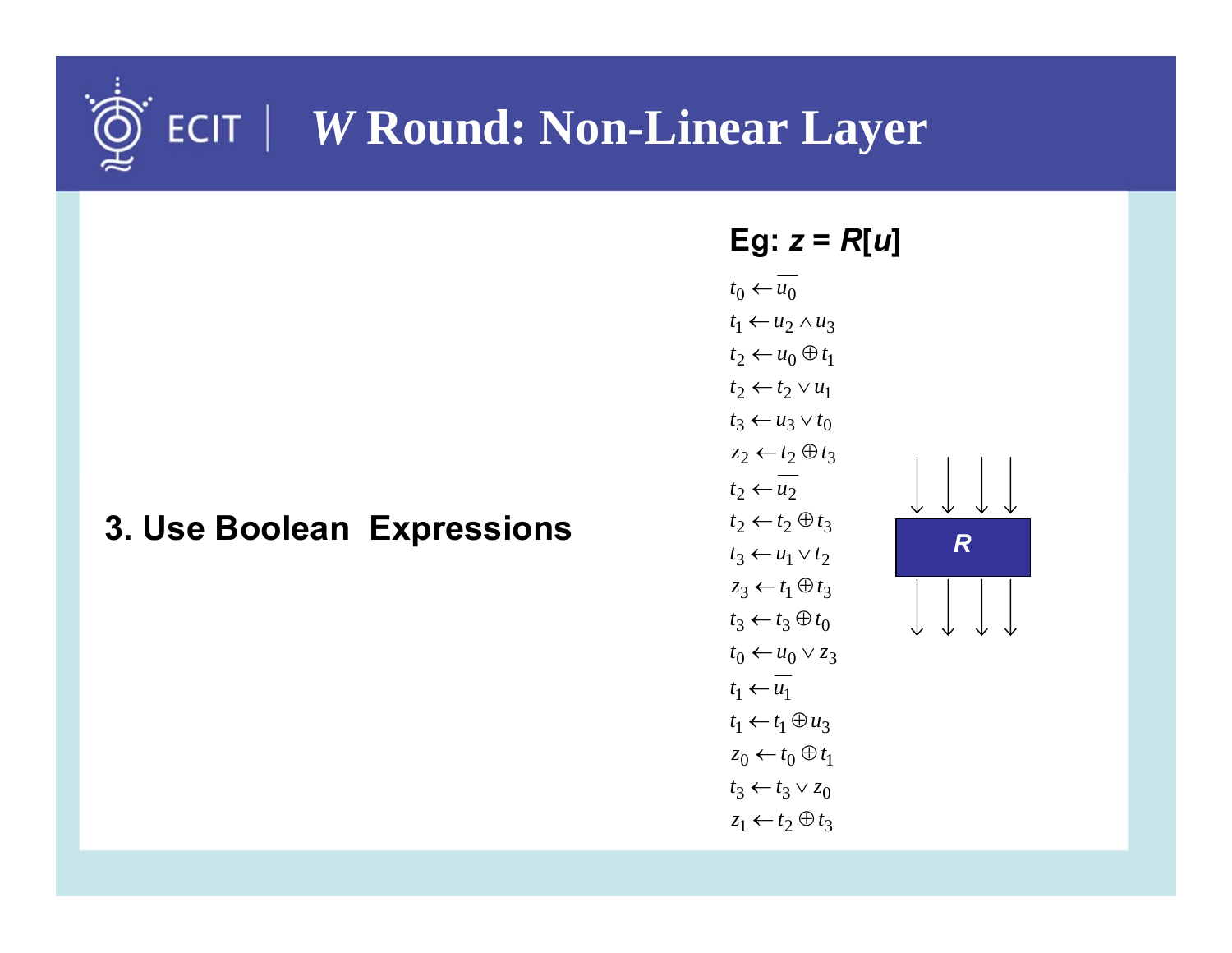# *W* **Round: Linear Diffusion**

- •**Involves 64 multiplications by pre-specified constants**
- •GF(2<sup>8</sup>) mult = shifting and possible XOR with value 11d<sub>x</sub>

Eg: 
$$
b_{0,0} = a_{0,0} \oplus [a_{0,1} \otimes 09_x] \oplus [a_{0,2} \otimes 02_x] \oplus [a_{0,3} \otimes 05_x] \oplus [a_{0,4} \otimes 08_x]
$$
  
 $\oplus a_{0,5} \oplus [a_{0,6} \otimes 04_x] \oplus a_{0,7}$ 

 $=$ *>*  $b_{0,0}$  =

 $a_{0.0} \oplus a_{0.1} \oplus [a_{0.1} \otimes 08_x] \oplus [a_{0.2} \otimes 02_x]$  $\oplus$   $\bm{a}_{0,3}$   $\oplus$   $[\bm{a}_{0,3}$   $\otimes$   $\bm{04_x}]$   $\oplus$   $[\bm{a}_{0,4}$   $\otimes$   $\bm{08_x}]$  $\oplus a_{0.5} \oplus [a_{0.6} \otimes 04_x] \oplus a_{0.7}$ 

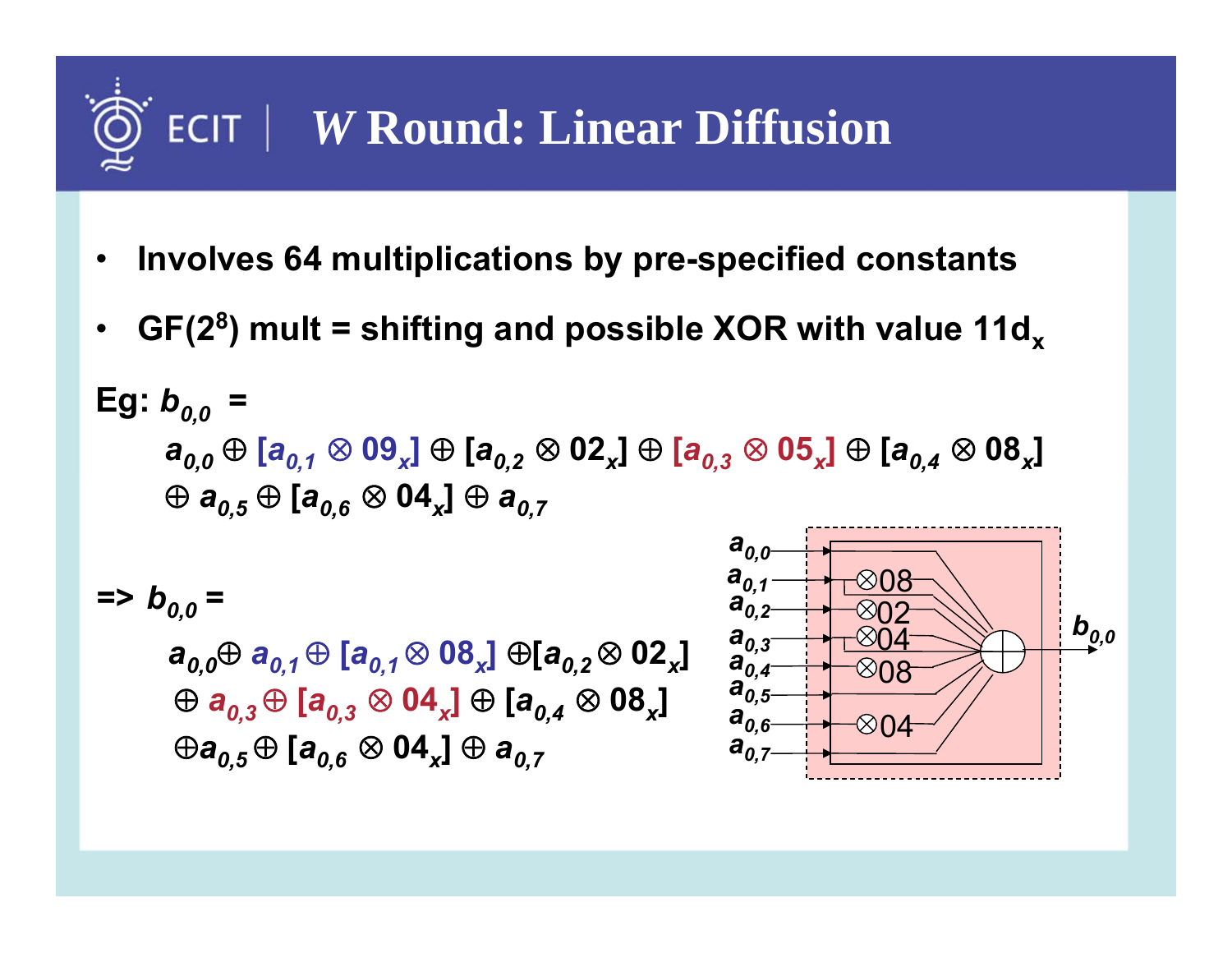# *W* **Round: Linear Diffusion**

- **GF(28) mult can be performed using composite fields**
- •**Results in lower area circuit**
- •**Polynomial for GF(2<sup>4</sup>) : Q(y) =**  $y^4 + y + 1$ **Polynomial for GF(2<sup>4</sup>)<sup>2</sup> : P(x) =**  $x^2 + x + \lambda$ **,**  $\lambda \in GF(2^4)$
- •**Map** *a* **in GF(2<sup>8</sup>) to (** $a<sub>b</sub>$  $\bf{x}$  **+**  $a<sub>l</sub>$ **) in GF(2<sup>4</sup>)<sup>2</sup> using transf, T**  $(a_n x + a_1)(b_n x + b_1) \text{ mod } x^2 + x + \lambda$  $= [a_{h}b_{h} + a_{h}b_{l} + a_{h}b_{h}]$ x +  $[a_{h}b_{l} + a_{h}b_{h}$  $\lambda]$  $= (c_h x + c_l)$
- •**Map back to** *<sup>c</sup>* **in GF(28) using inverse transformation, T-1**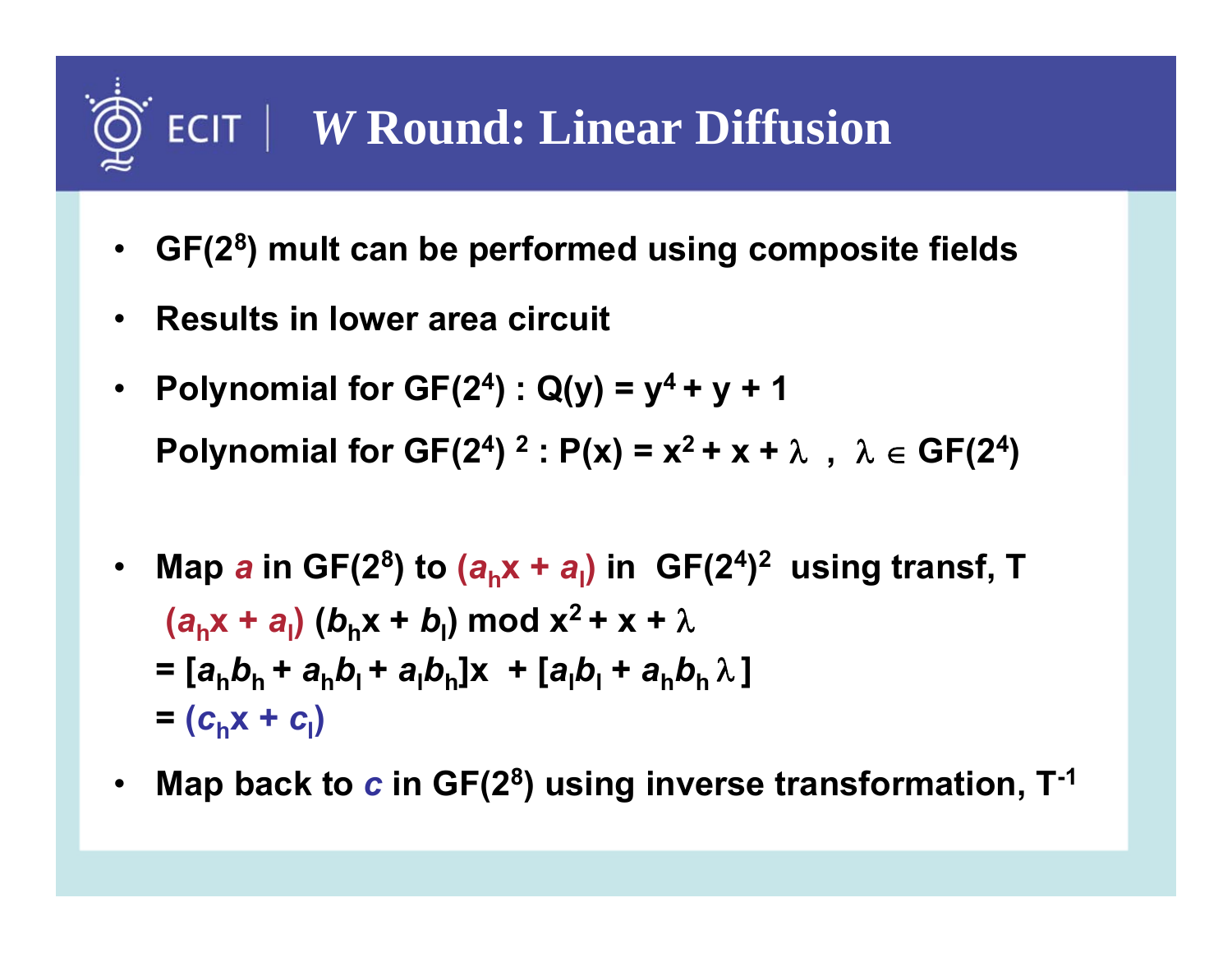## *W* **Round: Permutation & Key Addition**

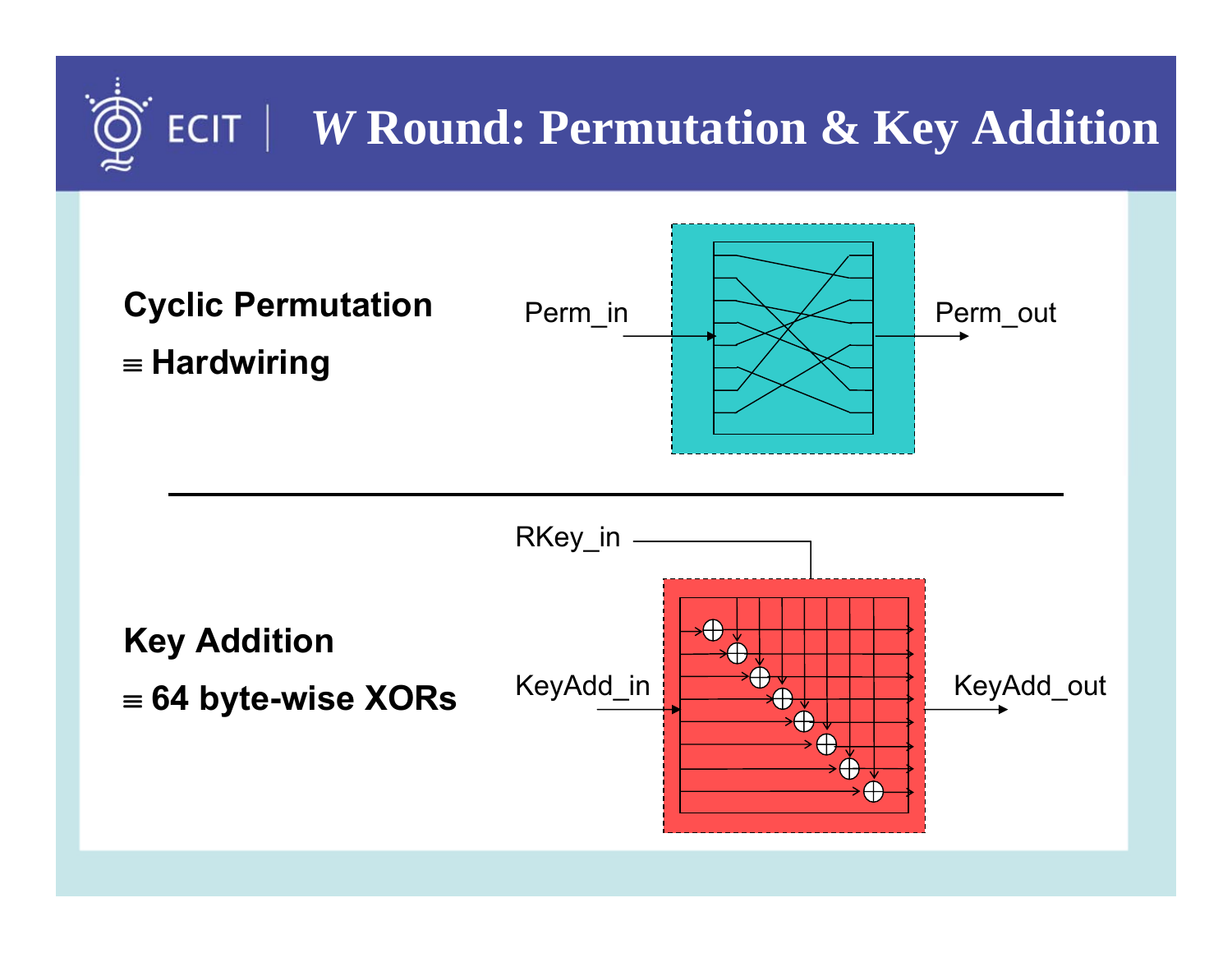# **ECIT | Key Schedule Constants**

- • **LUT required to store 10 constants,**  *c r* **used in Rounds**
- •**Mapped to either distributed ROM or BRAM**
- •**Full-LUT Method: Implemented using 4 BRAM**

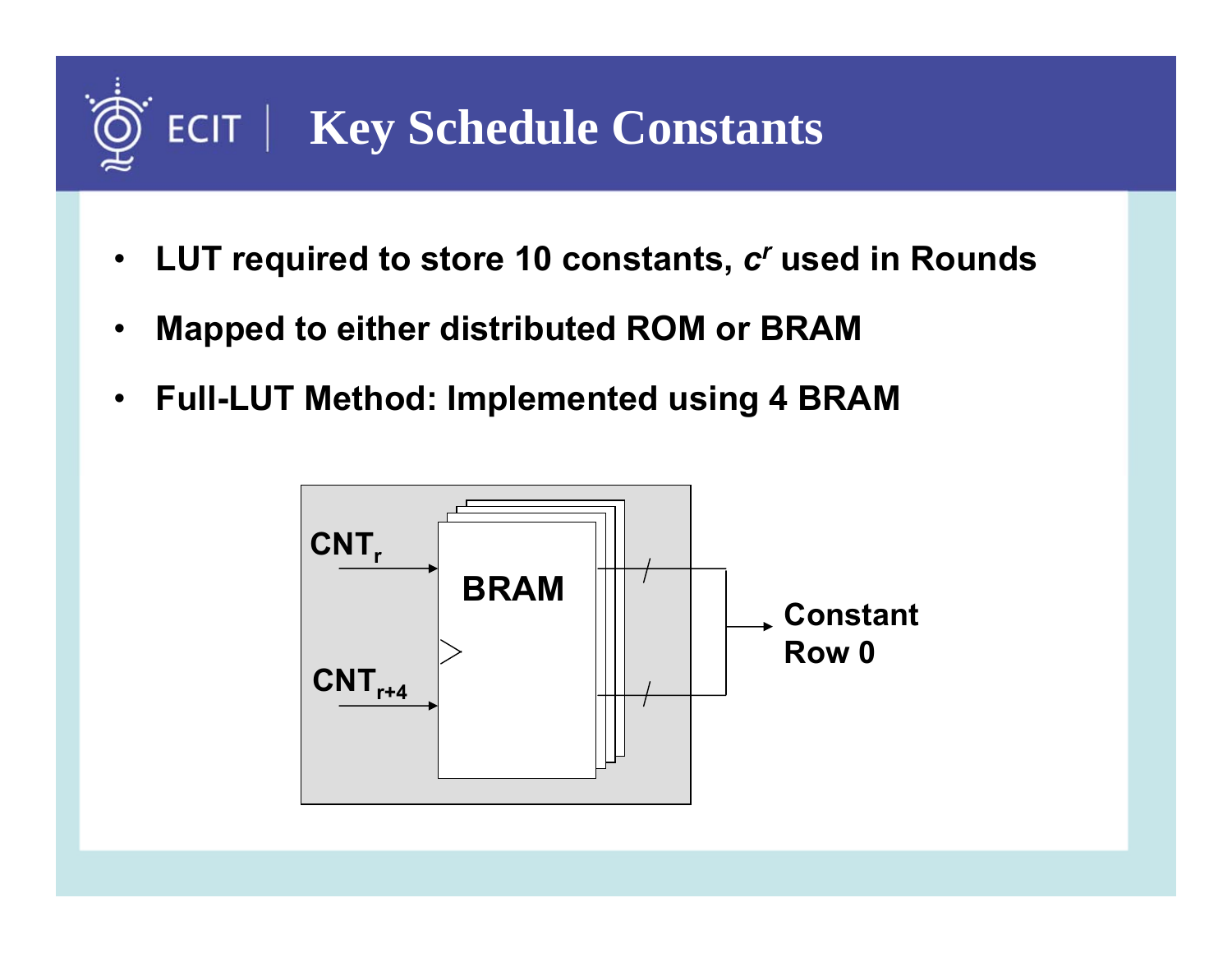# **Overall** *W* **Round Architecture**

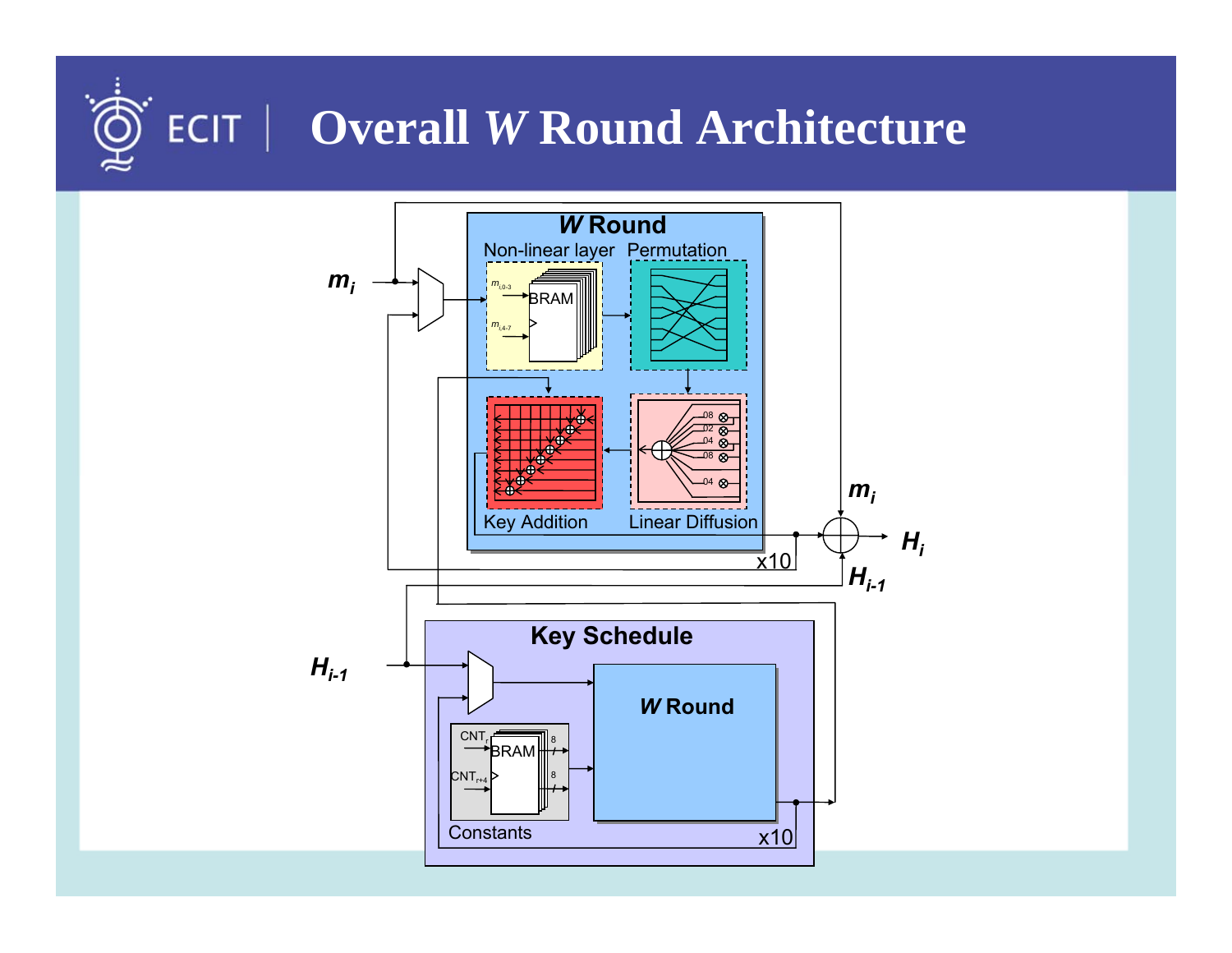

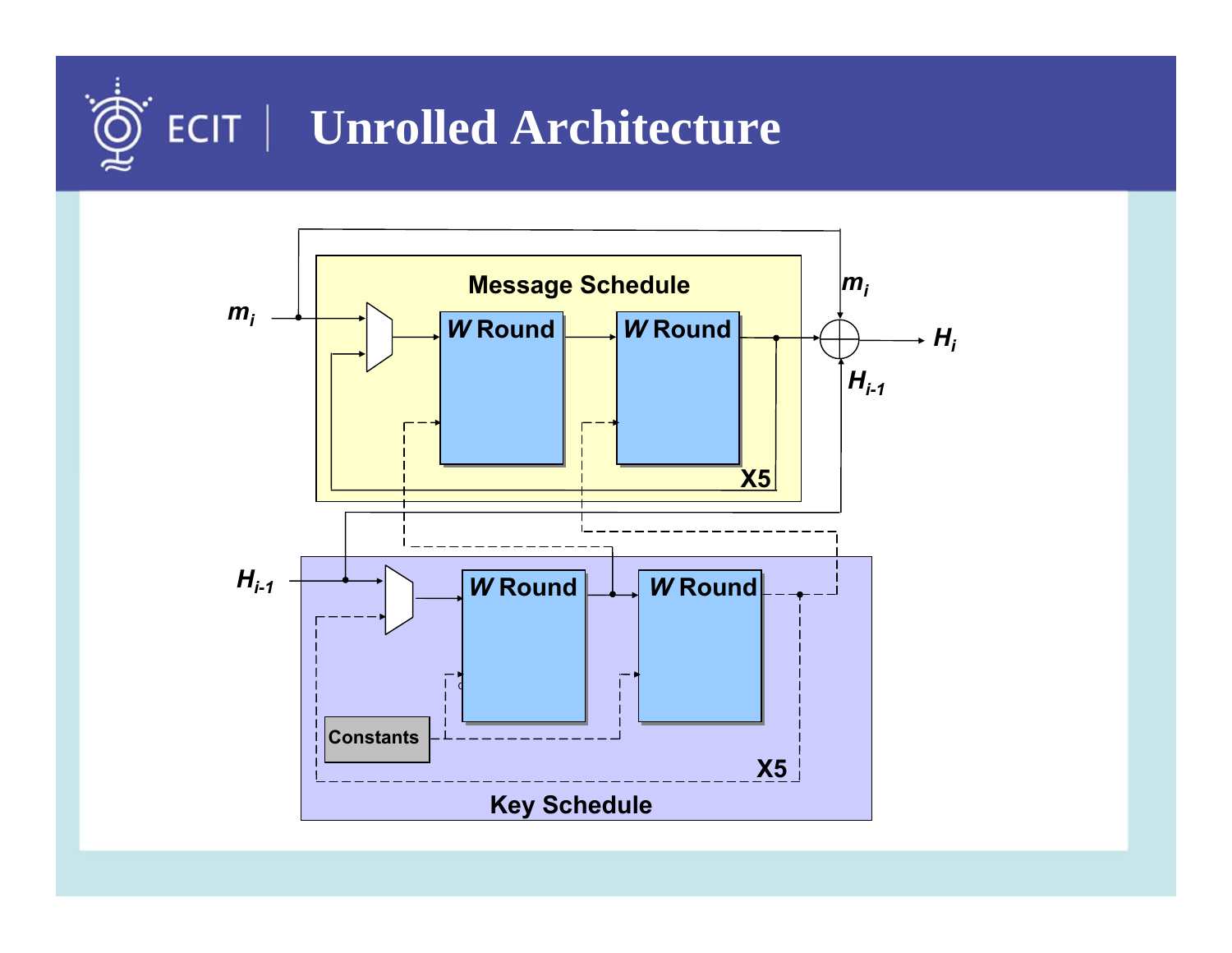

**Full-LUT Method** *v* **Small LUT Method** *<sup>v</sup>***Boolean Method**

- **Kitsos** *et al* **showed that using small LUTs achieved higher performance over Boolean method**
- **Small LUT Method**
	- **- 7993 CLB slices, 4280 Mbps**
- **Full LUT Method**
	- **- 4908 CLB slices, 68 BRAM, 4710 Mbps**
- **Therefore, full-LUT method used in Iterative Design**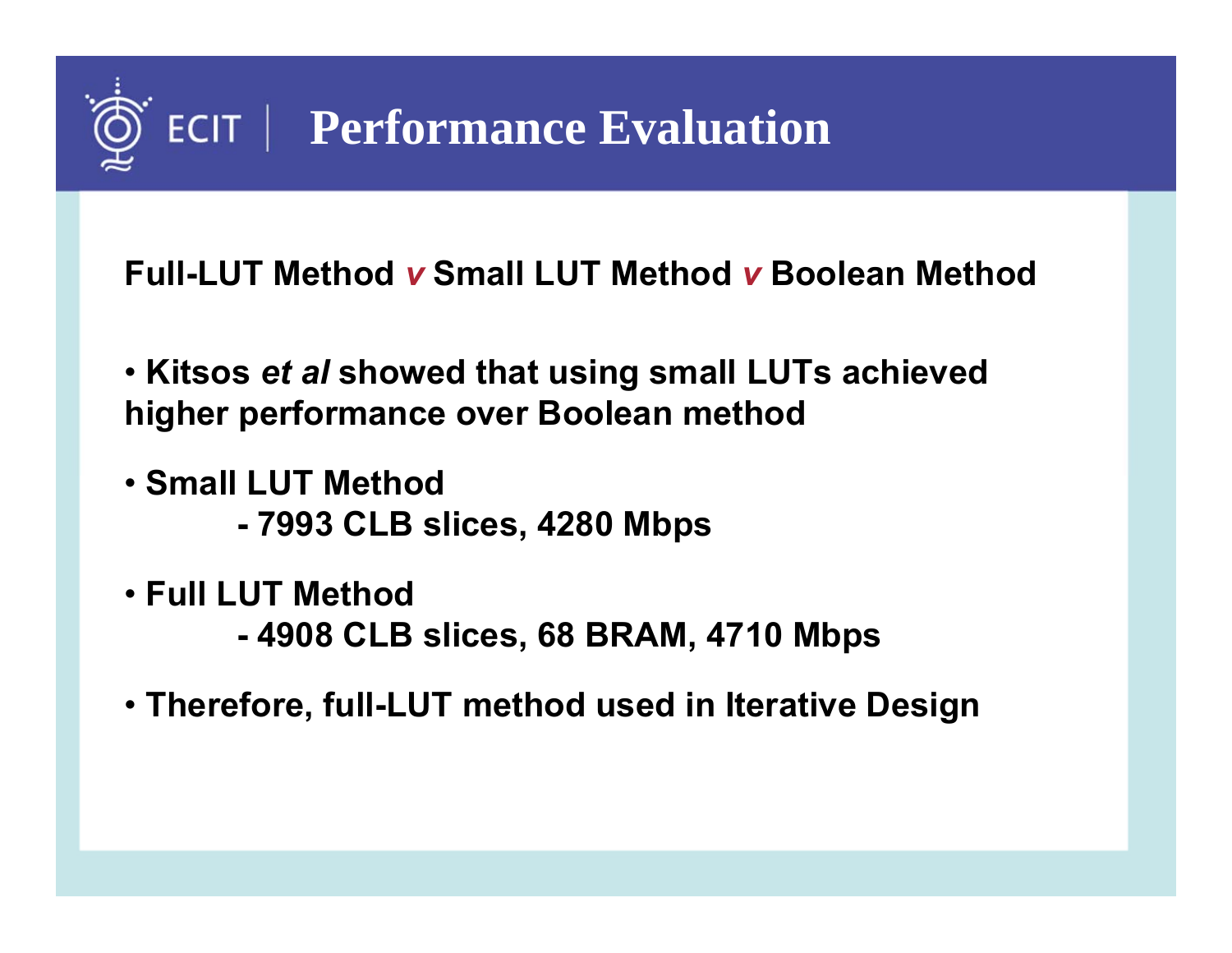

**Iterative Design**  *v* **Unrolled Design**

• **Iterative design uses Full-LUT method which involves synchronous BRAM**

- **Unrolled design uses Small-LUT method which are implemented as asynchronous distributed ROM**
- **Iterative design:**
	- **- 4908 CLB slices, 68 BRAM, 91 MHz, 4710 Mbps**
- **Unrolled x2 design:**
	- **- 13210 slices, 47.8 MHz, 4896 Mbps**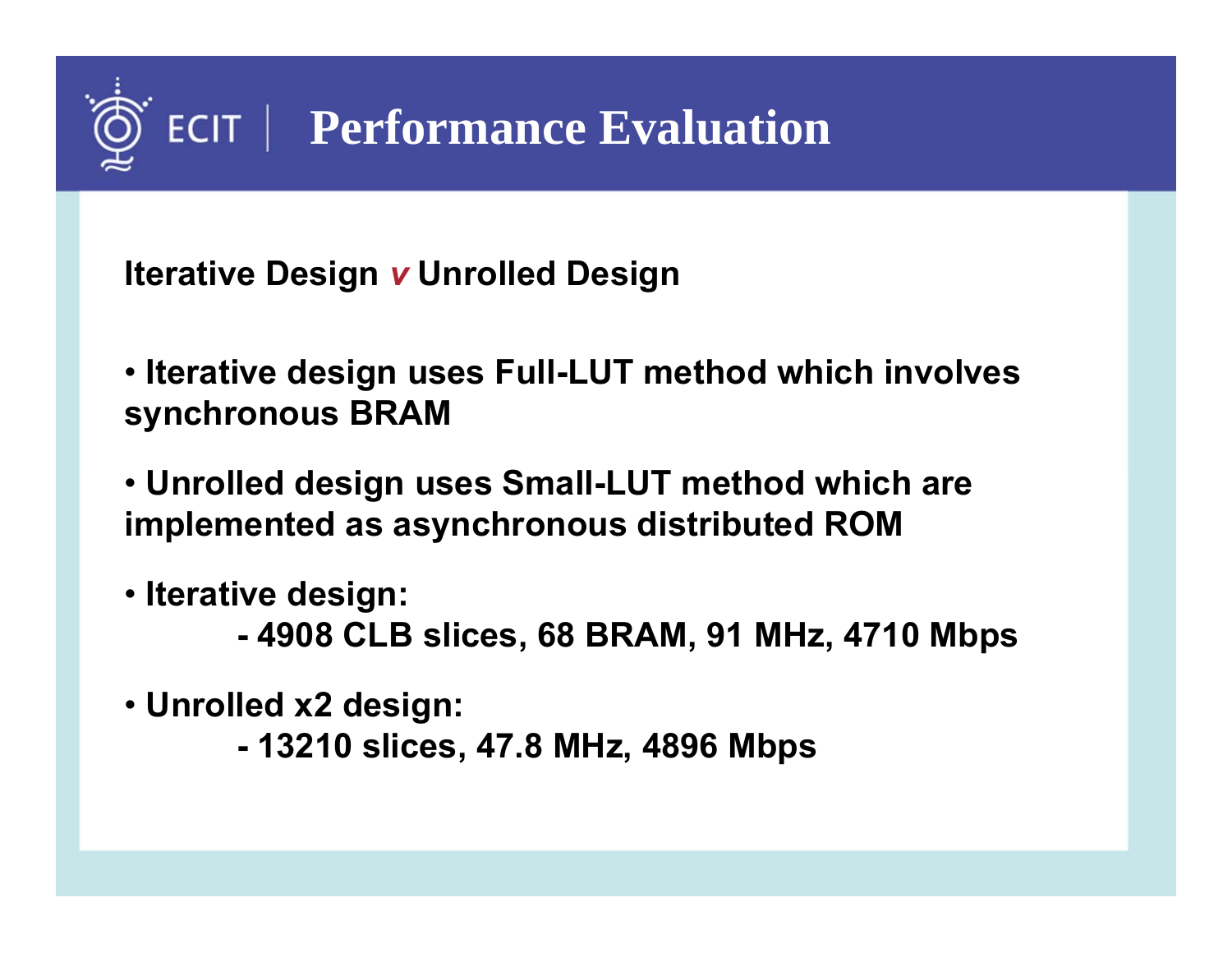# **Performance Evaluation**

|                        | <b>Hash</b><br><b>Function</b> | <b>Device</b>              | Area<br><b>Slices/BRAM</b> | <b>Speed</b><br><b>Mbps</b> |
|------------------------|--------------------------------|----------------------------|----------------------------|-----------------------------|
| <b>McLoone, McIvor</b> | <b>Whirlpool (Unroll x 2)</b>  | Virtex-4 X4VLX100          | 13210/0                    | 4896                        |
| <b>McLoone, McIvor</b> | <b>Whirlpool (Iterative)</b>   | Virtex-4 X4VLX100          | 4908 / 68                  | 4710                        |
| <b>Barreto, Rijmen</b> | <b>Whirlpool</b>               | <b>550 MHz Pentium III</b> | ÷,                         | 33                          |
| Lien et al             | <b>SHA-512 (Unroll x 5)</b>    | <b>Virtex</b>              | $-10$                      | 1034                        |
| <b>McLoone, McIvor</b> | <b>SHA-512 (Iterative)</b>     | Virtex-4 X4VLX100          | 2734/2                     | 854                         |
| Grembowski et al       | SHA-512 (optimised)            | Virtex XCV1000             | 3441/2                     | 676                         |
| Crowe et al            | <b>SHA-512 (Unroll x 4)</b>    | Virtex-E XCV2000E          | 3506/0                     | 533                         |
| <b>Helion Tech.</b>    | MD <sub>5</sub>                | <b>Virtex-II</b>           | 613/1                      | 744                         |
| Järvinen et al         | <b>MD5</b> (Full unroll)       | Virtex-II XC2V4000         | 7997/0                     | 725                         |
| Deepakumara et al      | <b>MD5</b> (Full unroll)       | Virtex XCV1000             | 4763/0                     | 354                         |
| <b>Helion Tech.</b>    | <b>SHA-256</b>                 | <b>Virtex-II</b>           | 849/1                      | 685                         |
| Sklavos et al          | <b>SHA-256 (Iterative)</b>     | Virtex XCV200              | 1060/0                     | 326                         |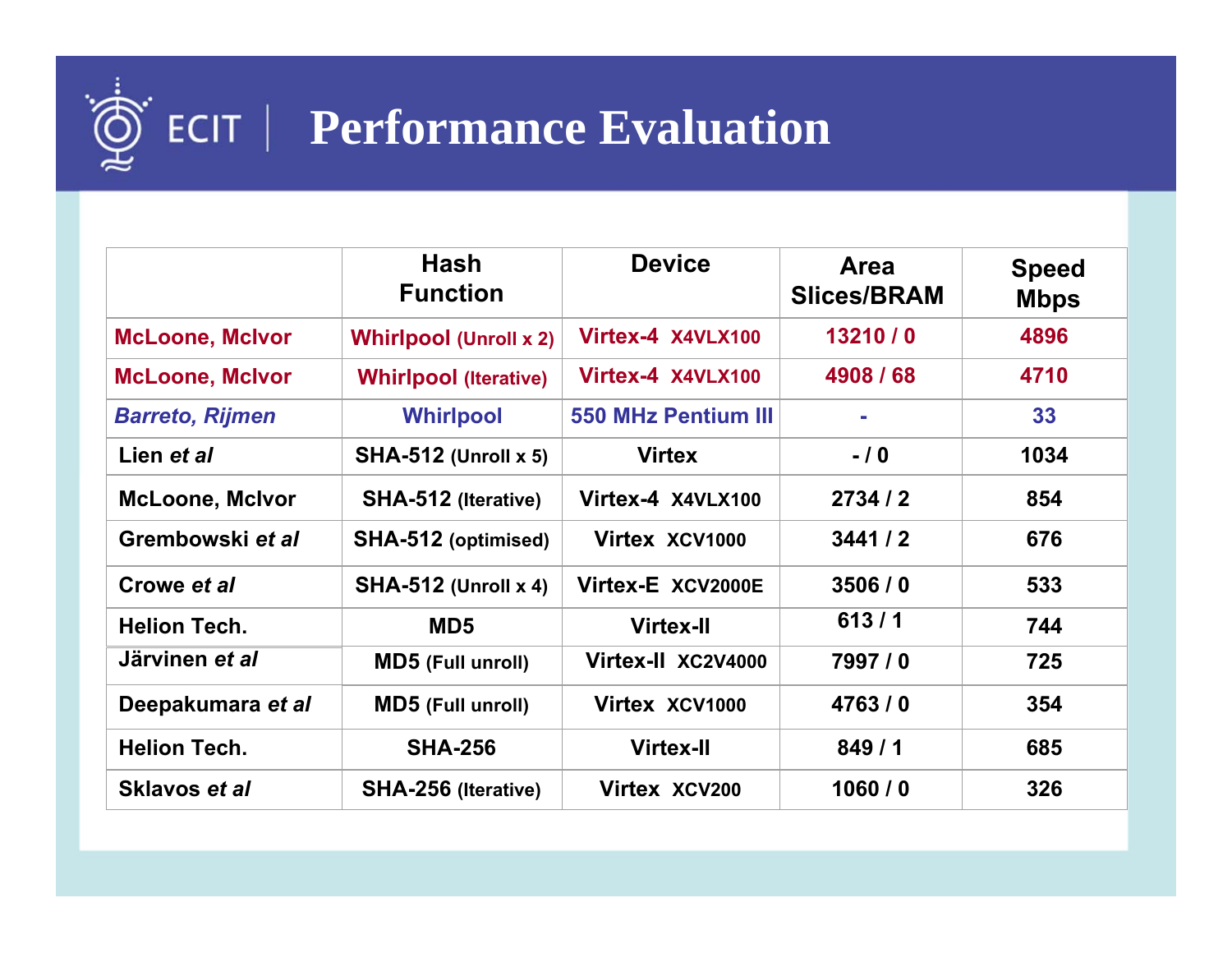# **FCIT | Techniques for High-Speed Archs**

- • **Design Techniques**
	- Unrolling / Pipelining / Sub-pipelining
	- Shift-register design

#### •**Computer Arithmetic Techniques**

- Use of Carry-Save adders for multiple additions
- Use of Montgomery multiplication for high-speed modular multiplication

#### •**Data manipulation**

– Use of Composite Fields

#### •**Optimisation to the hardware device**

- Use of on-chip memory BRAMs
- Use of embedded multipliers